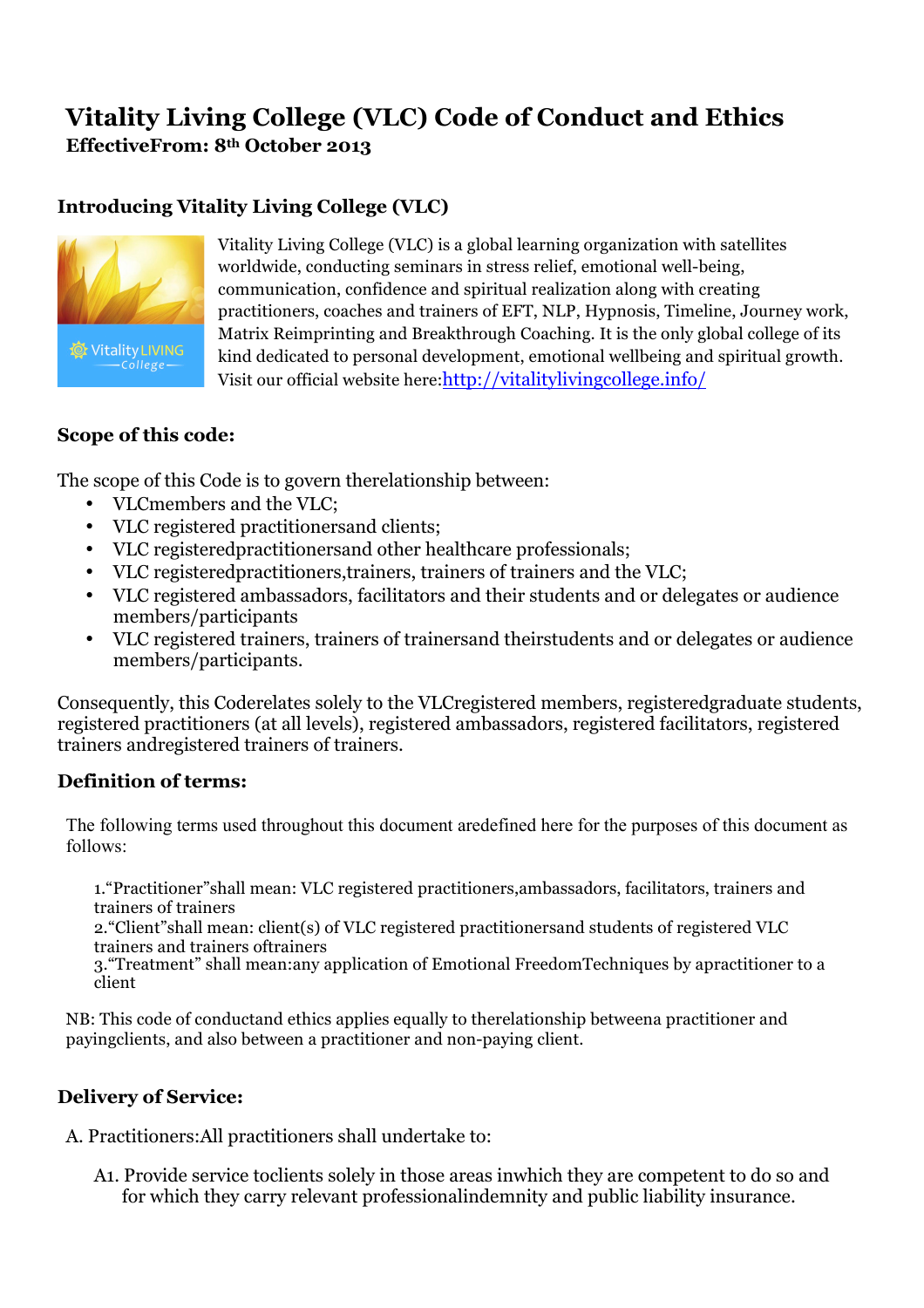"Competency" means adequate training, skills and experience but need not exclude treating aclient for a condition which the practitioner has not treated before, provided thatdue diligence and professionalism is observed.

- A2. Act in a non-biased, non-prejudicialmanner towards all clients,providing those clientswith an identical quality of service and treatment irrespective of the many differences which are to be found betweenclients, including butnot restricted to: race, gender, sexual orientation, disability etc.
- A3. Disclose full details of all relevant memberships, training, experience, qualifications and appropriate avenues of complaint to clients upon request and onlyuse those qualifications and memberships to which they have proof of entitlement.
- A4. Explain fully to clientsin advance ofany treatment: the fee levels, precise terms of payment and any charges which might be imposed for non-attendance or cancelled appointmentsand wherever relevant, confidentiality issues.

"In advance ofany treatment" means thatnot only should terms andconditions be set out in advance, but that they should be further clarified by the practitionerat the initial consultation when additional information about the client's needs is obtained. If for therapeuticreasons, the practitioner wishes to modify treatment (e.g. to extend the treatment plan) thenany effect thishas on terms, conditions and pricing must be clearly explained to the client.

- A5. Present all services and products in an unambiguous manner (to include any limitations and realistic outcomes of treatment) and ensure thatthe client retains completecontrol over the decision to purchase such services or products.N.B. Guarantees of either a cure or asuccessfulresolution of the problem/s presented shall not be offered.
- A6. Have the necessary qualificationsand experience as required bythe laws and customs of the country or countries in which they practice or teach.
- A7. Always act within the framework of the laws andcustoms currently in force within the practitioners own country or region.
- B. Ambassadors, Facilitators, Trainers and Trainers of Trainers:

All VLCregistered Trainers and Trainers ofTrainersshall undertake to:

B1.Fully Comply with the requirementsof the relevant documents:

- B1.a VLC Guidelines for Ambassadors
- B1.b VLC Guidelines for Facilitators

B1.cVLC Guidelines for Trainers

B1.dVLCTrainer and 'Trainer of Trainer'Certification

B1.eVLC Guidelines for CPD and Mentoring

B2. Explain fully to students in advanceof any training:the fee levels, precise terms of payment, and any charges which might be imposed for non-attendance or cancellation of any course or part of a course.Such explanationmust also include statements quantifyingthe trainer's liability in the event of the trainer cancelling a course or partof a course.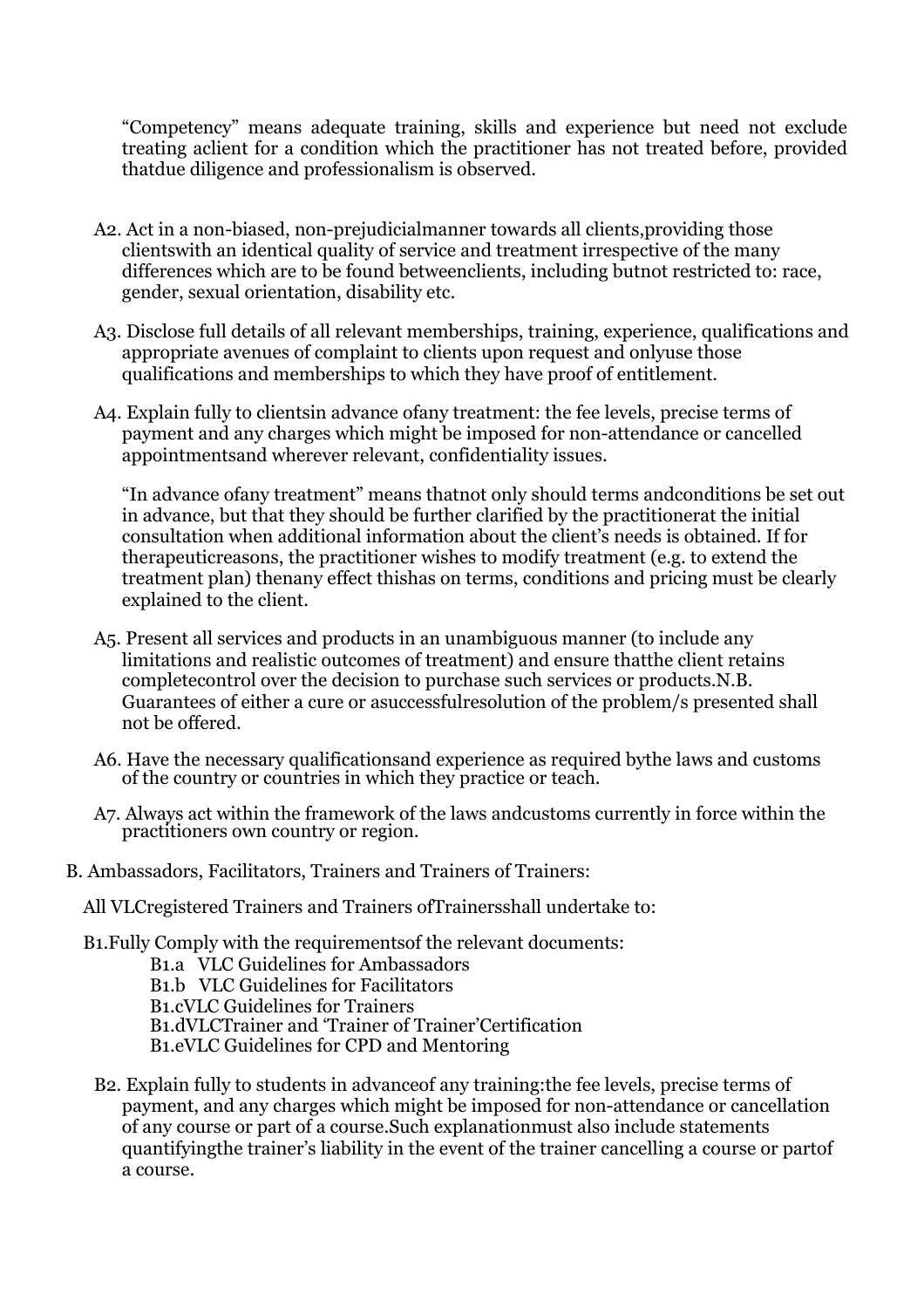# **Client Welfare:**

C. All practitioners shall undertake to:

- C1. Work in ways that willpromoteclient autonomy andwell-being and that maintain respectand dignity for the client.
- C2. Remain aware of theirown limitations andwhereverappropriate, be prepared to refer a client to another practitioner (regardless ofdiscipline) who might be expected to offer suitable treatment.

N.B. Practitioners should give full consideration to theefficacy of treatment, including the manner in which their rapport with the client may affectsuch efficacy. The practitioner has the right to refuse or terminate any treatmentif it is a reasonable beliefthat it will notbe, or continue to be, efficacious.In refusing or terminating treatment duecare must be given to fullyexplaining the rationale for refusal or termination to the client.

C3. Ensure that wherever aclient is seeking assistance for the reliefof symptoms that are prolonged, potentially life threatening in nature or are generallya cause forconcern, thatunless already having done so, the client be advised tocontact a registered medical practitioner.

N.B. Ifthere is any doubt in the practitioners mindabout whether any set of symptoms are a cause for concern or not, they shouldalways advise the clienttosee theirregistered medical practitioner.

N.B. It is in the interest of both the practitioner andtheclient that whenever aclient is advised to seek medical help,this advice isrecorded onthe client notes.

C4. Advise clients wherevernecessary, that their primary care-givers are their registered medical practitioner.

C5. Never attempt to give a medical diagnosis of symptoms or to give advice about treatments or medicationsunless they have undergone relevant medical training.

C6. Confirm that they will neverknowingly offer advice to a client which either conflicts withor is contrary to that given by the client's registered medical advisor/s.

N.B. Ifthe practitioner has doubts or concerns with regard to a client's prescribed medication, they should, always with their client's permission,contact the medical advisor personally.

C7. Use due care and diligence andwhatever techniques the practitioner is qualified to use to avoid creating undue emotional or physical distress for the client.

C8. Ensure that their workplace and all facilities offered to both clients and their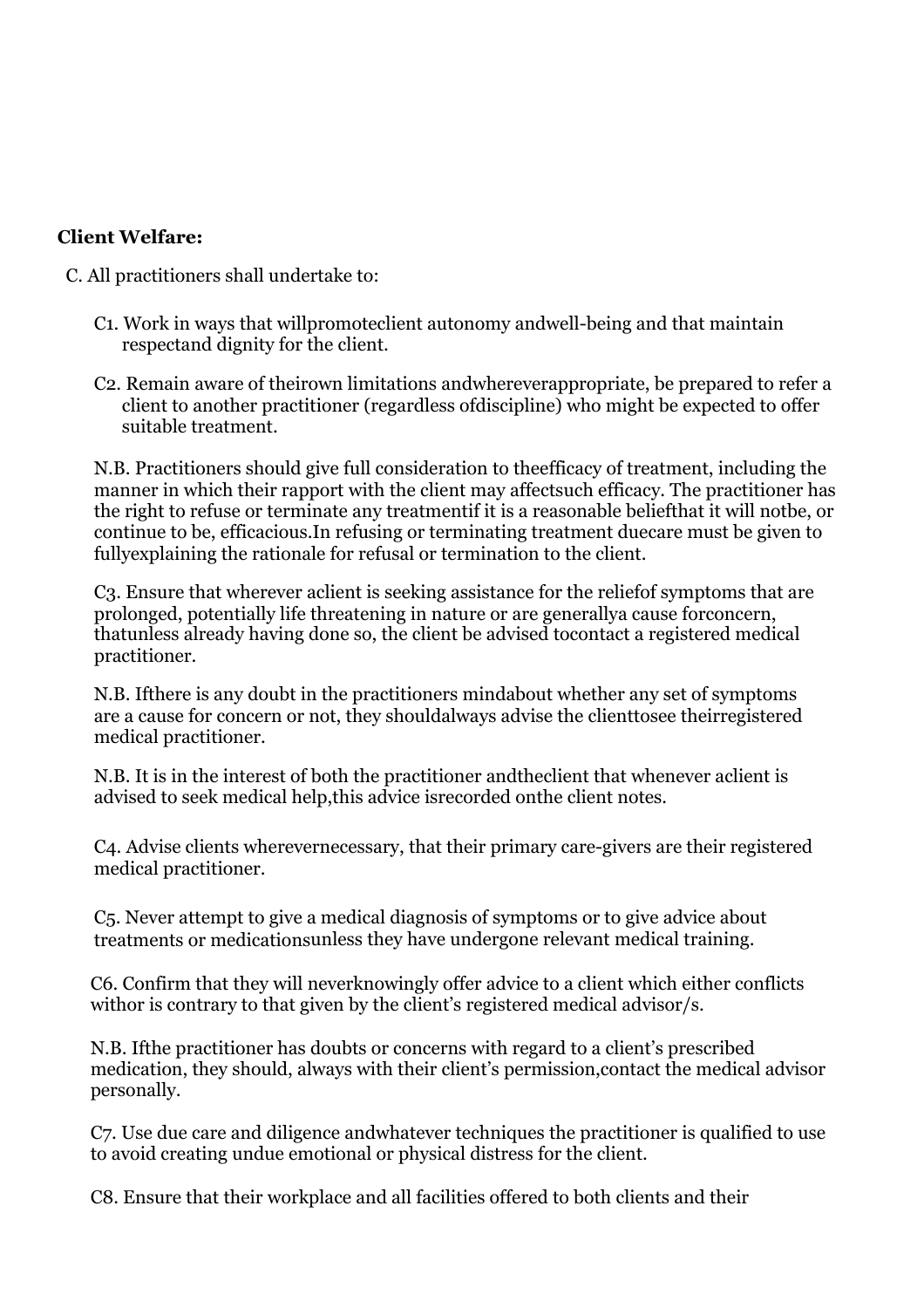companionswill be in every respect suitable and appropriate for theservice provided.These shall include any consultingroom or trainingroomused for the purpose of consultation and/or conductingtherapy and/or training with any client, alongwith any reception or waiting areas associated with such rooms.

C9. Take all reasonable care to ensure the safetyof the client andany personwho may be accompanying them.

C10. Refrainfrom using their position oftrust or confidence to:

C10.a Crossthe commonly understoodprofessionalboundaries appropriate to the practitioner/client relationship or exploit the client emotionally, sexually,<br>financially, or in any other way whatsoever. Should eithera sexual relationship, or a<br>financial relationship other than for the payment ofreleva other inappropriate relationship develop between eitherpractitioner and client or members of their respective immediate families, the practitioner must immediately cease to accept fees, terminate treatment consistent with Clause C12 below and refer theclientto another suitable practitioner at the very earliest opportunity.

N.B. Clarification on dilemmas experienced by practitioners in respect of the foregoingshouldbe sought from the VLC ethics committee at the earliest opportunity.

C10.bTouchthe client in any waythat may be opento misinterpretation.

N.B. Before employing anytechnique that requiresthe practitioner to touch the client in any way a full explanation should be given to the client asto whatthe processinvolves and the clients permission received.

C11. Not accept any inappropriate gifts,gratuities or favours from aclient.

C12. Never protract treatment unnecessarily and to terminate treatment at the earliest moment consistent with the goodcare of the client.

C13. Maintain strict confidentiality within the client/practitioner relationship, always provided that:

- C13.a Such confidentiality is not inconsistent with the practitioner'sownsafety C13.b Such confidentiality is not inconsistent with thesafety of the client, the client's family members orother members of the public
- C13.c Suchconfidentiality is not incontravention of any legal action (i.e. criminal, coroner or civil court cases wherea court orderis made demanding disclosure) or legalrequirement (e.g. Children's Acts etc.)
- C13.d The limits of such confidentiality is explained fully to the client.

N.B. Where the practitioneris workingas part ofa larger team, for example within an institution or through a multidisciplinary or similar clinical approach, or where theclient hasbeen referred bya medical advisor or agency with conditions placedon the referral asto shared disclosure by the practitioner to the advisor or agency, then providedthat it is clear that the clientconsents, confidential information may be shared bythe practitioner with the team orreferring advisor or agency.

C14. Ensure that client notes and records be kept secure and confidential and that the use of both manual and computer records remains within the terms of the Data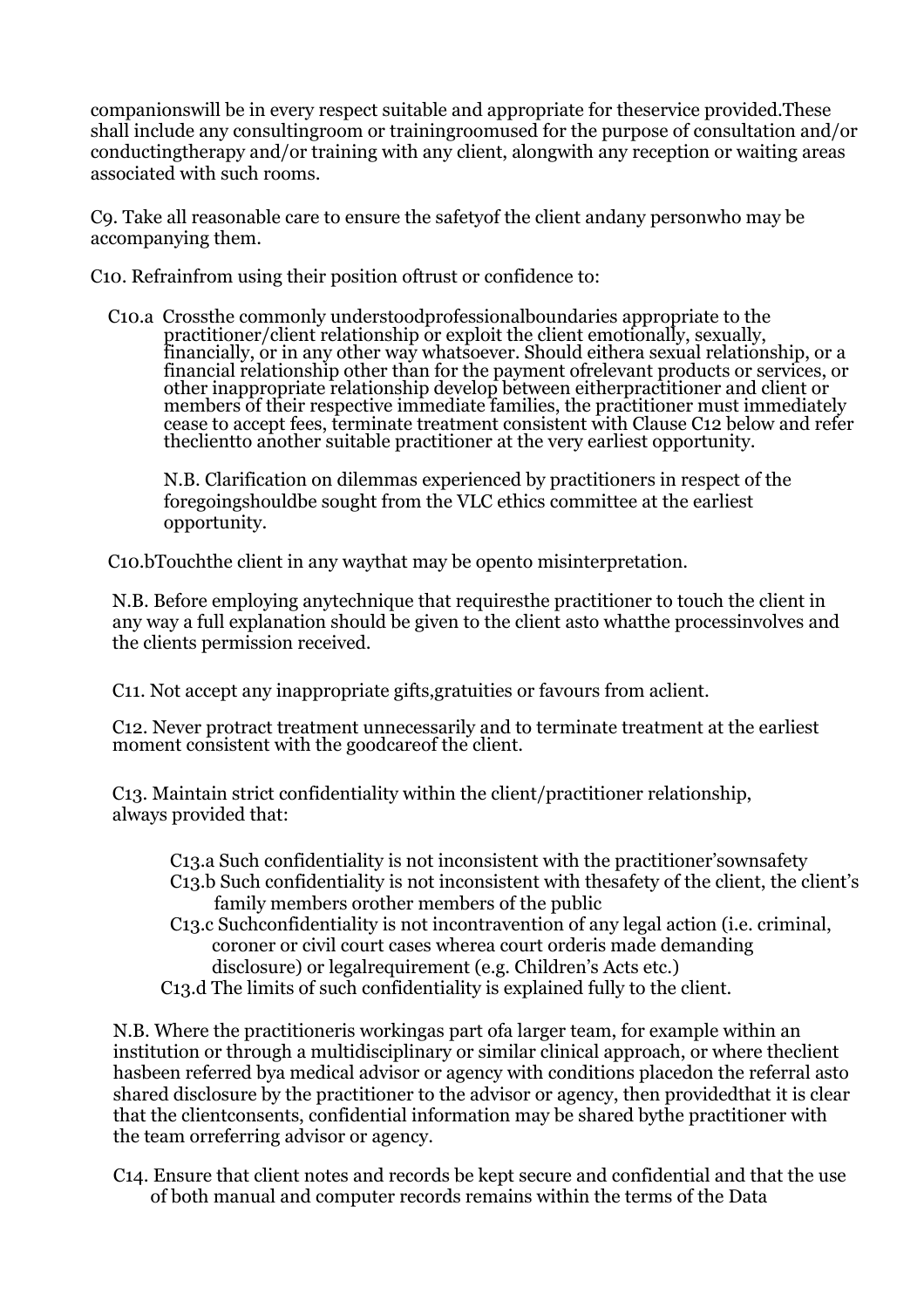#### Protection Act.

N.B. Manual records should always be locked awaywhen not in use and those held oncomputer should be passwordcoded.The practitionershould provide, in advance, arrangementsfor the securedisposal of all client records incase oftheir permanent incapacity or death.

- C15. Recognize that the maintenance of case note should includepersonal details, history, diagnosis and/or identification of problem areas; programme of sessions as agreedbetweenpractitioner andclient (if any), session progress notes and a copy of any contract.
- C16. Obtain written permission from the client (or if appropriate the client's parent/s or legalguardian/s) before either recording client sessions, discussing undisguised cases withany personwhatsoever, or publishing cases (whether disguisedor not) via any medium.

"Recording" in this context means any method other than the usual taking of written case notes. "Undisguised" in this context means cases in whichmaterial has not been sufficiently altered in order to offer reasonable anonymity to all relevant parties.With particular reference to the use of CCTV equipment, all clients mustbe fully informed when such equipment is in operation and when the client session is being recorded, written permission must beobtained prior to the commencement of any client session. Where a CCTVsystem is usedthat is notbeing recorded, then the clientmust be made fully aware that the system is inoperation and who is viewing the monitor.

C17. Advicethe client that disguised case studies may sometimes be utilised for the purposes of either their ownsupervision or thesupervision and/or trainingof other practitioners andrefrain from using such materialshould the respective client indicatethat it should not be used for thesepurposes.

## **D: General Conduct**

All practitionersshall undertake to:

- D1. Conduct themselves atall times in accordwith their professional status andin such a way as neither undermines publicconfidence in the process or profession of Meridian Energy Techniques nor brings the VLC into disrepute.
- D2. Protect the public and the professionfrom unethical,unsafe or bad practice or behavior. When offering criticisms or complaints about colleagues, practitioners should utilize appropriatechannels such as thecomplaints procedures of the VLC, or, where appropriate, Trading Standards or otherrelevant bodies. Practitioners offering criticisms outside of these channels have theduty to demonstrate that itis reasonable to do so. Practitioners must use due care and diligencewhen offering criticismsand complaints to ensure that they are justified and can be substantiated.
- D3. Respect the status of all other medical/healthcareprofessionals and the boundaries of their professional remit.

# **E: Relationship with Vitality Living College**